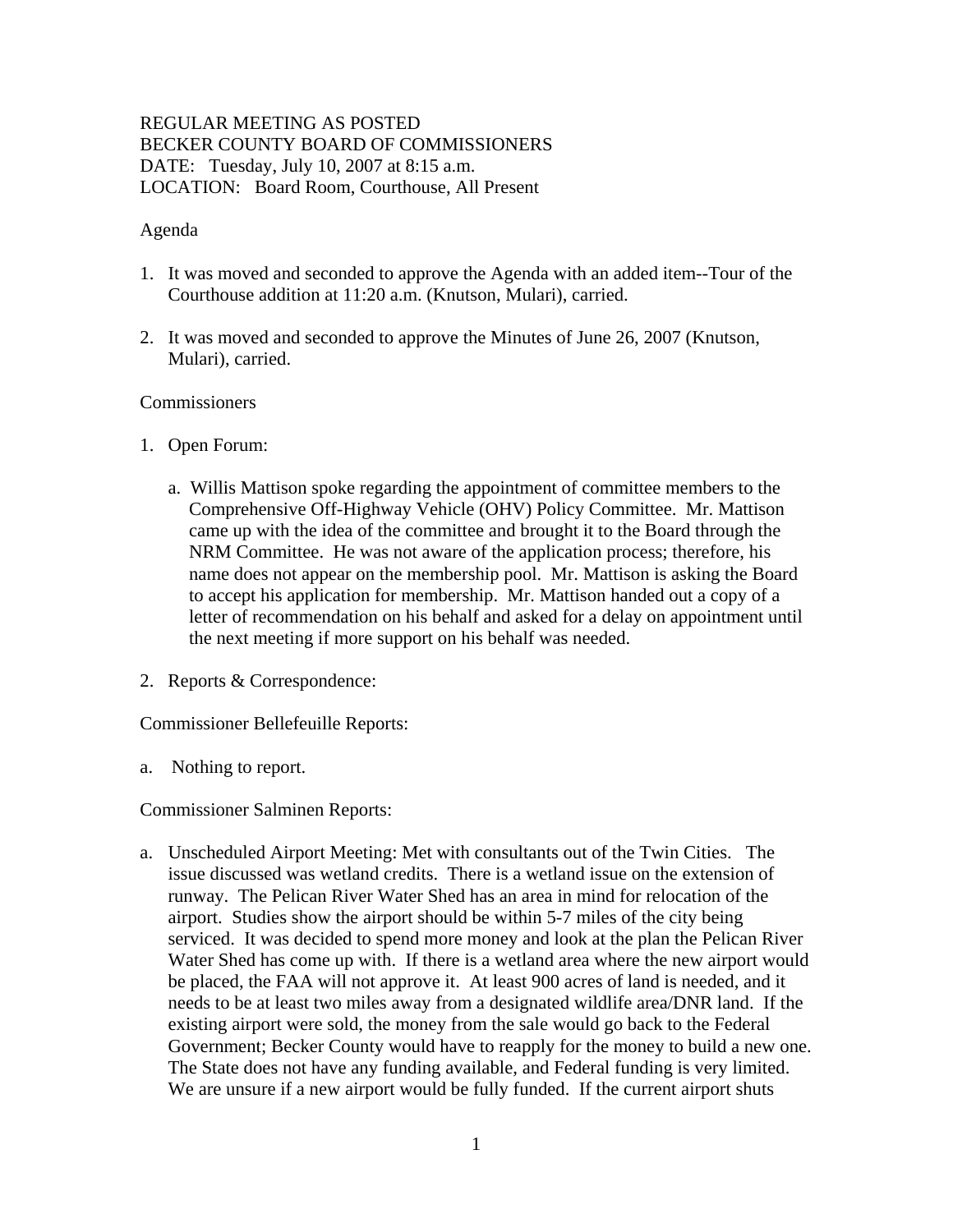down, we could expect to go without an airport for 10-15 years. We can purchase wetland credits of which 5% would be City and County funds, and 95% would be from the Federal Government. Commissioner Salminen noted that U.S. Representative Collin C. Peterson and U.S. Senator Amy Klobuchar have been a big help on this airport issue. Commissioner Nelson expressed concern of increased traffic with the new construction of Menards etc. Commissioner Salminen said there is talk of road changes in that area.

Commissioner Mulari Reports:

a. 11-County Regional Treatment Facility Committee: Discussion was held to reference progress on the Regional Treatment Facility. Due to lack of funding and other developments in the treatment field, this project is on hold.

Commissioner Nelson Reports:

- a. Extension Committee Meeting: A recommendation was made to continue the Ag educator at 40% and to move the 4-H Coordinator from 80% to 100%. It was decided to see how the fair goes before making a decision.
- b. Agenda addition: Tour of the Courthouse Addition at 11:20 a.m.
- c. Building Updates: There will be a Transit Building meeting tomorrow to determine if the project is on schedule. Discussion was held this morning at the City/County/School/Chamber Meeting regarding parking for the Courthouse. The Berean Baptist Church building is being vacated; the County was approached about purchasing the land for parking space. This will be discussed at a City meeting to see if this is an expectable option. The search is being narrowed but all possibilities have been revisited. Brian Berg would like to put something on paper for the Board so a formal decision can be made. Commissioner Salminen asked Commissioner Nelson if there is a need for a consensus to look further into a parking lot at the Berean Baptist Church. Commissioner Nelson noted that a consensus is not necessary. Commissioner Knutson is open to looking at all options. Commissioner Bellefeuille has no objections from what he has seen.

Commissioner Knutson Reports:

- a. Extension Committee Meeting: The County fair issue concerning the 4-H coordinator's 80% employment was a topic of discussion. Commissioner Knutson believes the 4-H Coordinator needs to step up to the plate.
- a. Fair Board: The Board is working hard and looking for a good fair..

#### 3. Appointments

a. It was moved and seconded to approve the following appointments to the Comprehensive Off-Highway Vehicle (OHV) Policy Committee: From the Traditional Forest Users: Jay Richards and Willis Mattison with Mary Richards and Bill Henke to be alternates.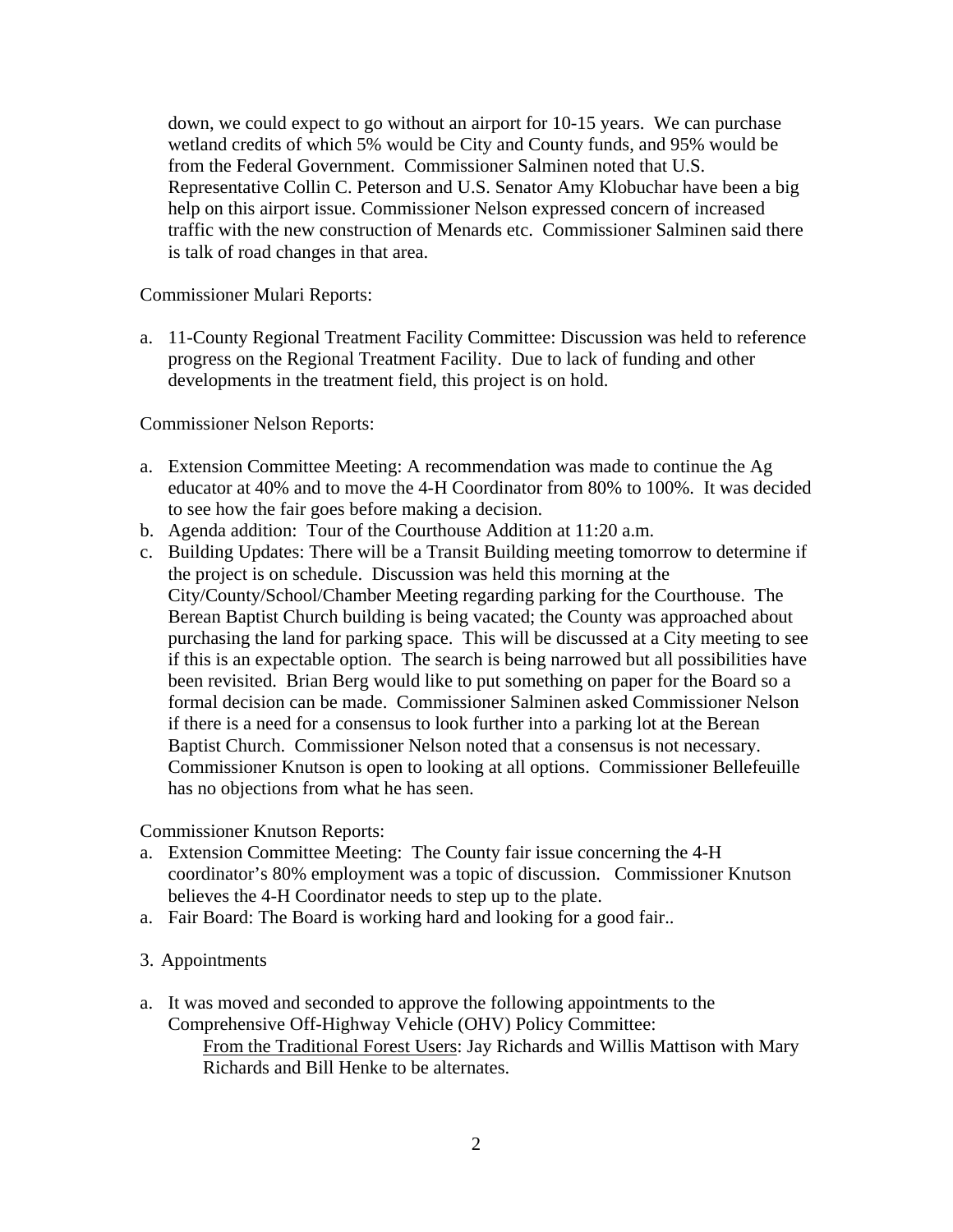From the Township Representatives: Eagle View – Doyle Turner; Forest – Ray Vlasak; Round Lake – Jim Childs; Savannah – no name, to be selected by the Township Board. From the White Earth Reservation: Katherine Warren. From the Forest Riders ATV Club: Ron Jensen, with Richard Knutson as the alternate. From the Woods and Wheels ATV Club: Joe Vesy with Lance Dorff as the alternate. From the Resort Owners: Doug Schumann of Rainbow Resort and Steve Tucker of Ice Cracking Lodge. Tamarac NWR: Barbara Boyle. From the MN Deer Hunters Association: Larry Engen, with Dennis Mace as the alternate. From the Park Board: John Erickson. From Law Enforcement: Deputy Luke Sweere.

(Salminen, Knutson), carried.

- 4. Sesquicentennial
- a. Preliminary discussion was held. Commissioner Nelson noted the Historical Society does plan on being involved in this and is in the process of forming a committee.

## Auditor – Treasurer

- 1. Licenses & Permits
	- a. It was moved and seconded to approve the seasonal tobacco license renewal for Randy Levy – 10,000 Lakes Festival, LLC – Lake View Township (Salminen, Bellefeuille), carried.

#### Finance Committee Minutes

- 1. It was moved and seconded to approve the Finance Claims (Knutson, Mulari), carried.
- 2. A letter requesting the budgeted appropriation of \$80,000 was received from the Historical Society. The first half payment of \$40,000 will be processed, and the second half will be sent in October after the second half tax collection.
- 3. The 2008 budget process has begun; with six months of 2007 expenditures behind us, the preliminary budget will start to take shape. In past years there have been budget sessions with the commissioners in August. A budget session was set for August  $21<sup>st</sup>$ tentatively starting at 8:30 a.m.
- 4. An anticipated change order has been identified for the prisoner walk way. The change will include the application of laminate on the interior surfaces for strength and cleanliness. The estimated cost is around \$12,000.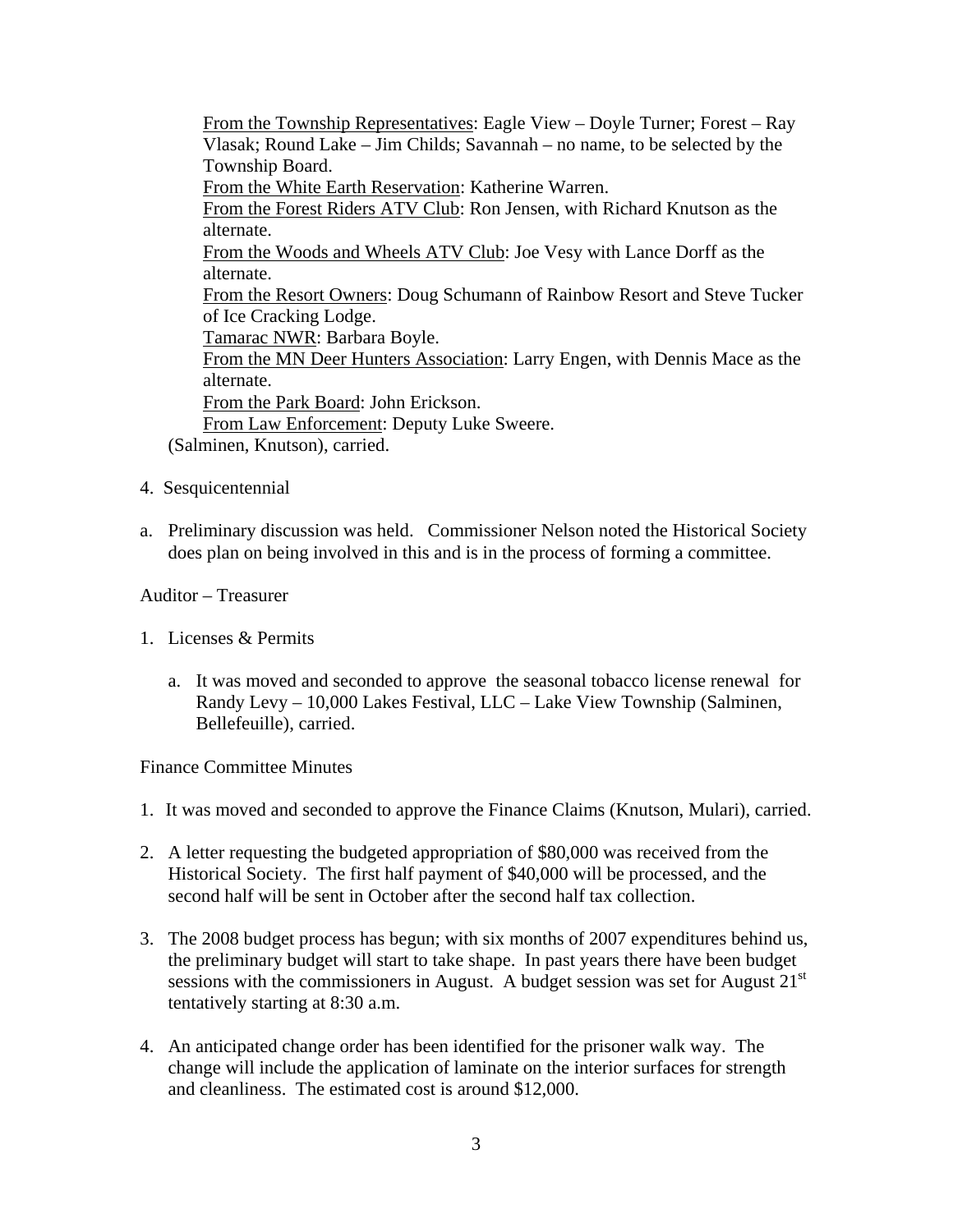5. Ryan Tangen, Auditor-Treasurer, spoke in favor of the Becker/Clay Drug Court. More discussion to come.

EDA Recommendations for CMH Industries, Inc. – Guy Fisher

- 1. It was moved and seconded to open a public meeting (Salminen, Mulari), carried.
- 2. With no discussion requested, it was moved and seconded to close the public meeting (Mulari, Salminen), carried.
- 3. It was moved and seconded to approve the Sub-Zone Resolution of Approval to Authorize Tax Exemptions #07-07-1B (Mulari, Salminen), carried.
- 4. It was moved and seconded to approve the Business Subsidy Agreement between the County and CMH Industries, Inc. (Mulari, Salminen), carried.
- 5. It was moved and seconded to approve the Business Subsidy Policy and Criteria for Becker County (Salminen, Mulari), carried.

Michael Walther, upon request from Commissioner Knutson, gave an overview of his company and where they plan to go in the future.

## Human Services

- 1. It was moved and seconded to approve one agenda addition; Resolution # 07-07-1C under item 2 (Knutson, Mulari), carried.
- 2. It was moved and seconded to approve the renewal Purchase of Service Agreement with Sheila Ojala in the amount of \$54,297 for 220 days a year (Mulari, Bellefeuille), carried.
- 3. It was moved and seconded to approve Resolution # 07-07-1C to receive a grant from BTD to provide funding for foster children and economically deprived children to attend camps (Salminen, Mulari), carried.
- 4. It was moved and seconded to approve the Human Service Claims (Salminen, Mulari), carried.
- 5. It was moved and seconded to approve the Community Health Claims (Salminen, Knutson), carried.
- 6. It was moved and seconded to approve the Transit Claims (Salminen, Knutson), carried.

**Sheriff**